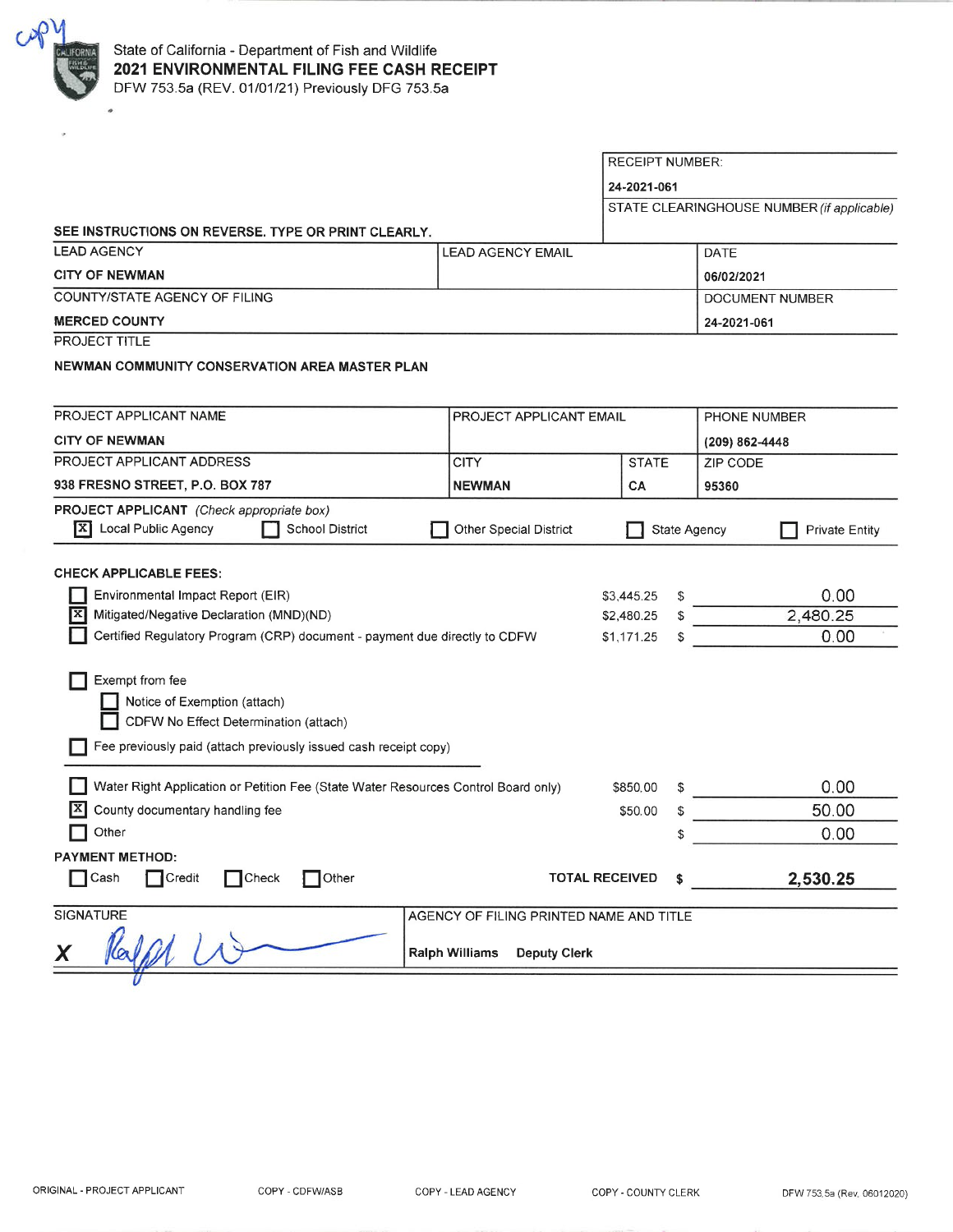## **Notice of Determination**

| To:<br>n.<br>$\Box$                                                                                                          | Office of Planning and Research<br>U.S. Mail:<br>P.O. Box 3044<br>Sacramento, CA 95812-3044 Sacramento, CA 95814<br><b>County Clerk</b><br>County of: Merced<br>Address: 2222 M Street<br>Merced, CA 95340                                                    | Street Address:<br>1400 Tenth St., Rm 113             | From:<br>Public Agency: City of Newman<br>Address: 938 Fresno Street, PO Box 787<br>Newman, CA 95360<br>Contact: Kathryn Reyes, Director of Public Works<br><b>POR</b><br>Phone: 209.862.4448<br><b>The American</b><br>Lead Agency (if different from above):<br>same as above<br><b>COLLEGE AND</b><br>$\frac{1}{2}$<br>т<br>Address:                                                                                                                                                                                                                                                                                                                                                                                                                                                                                                                                                                                                                                   |  |  |  |  |  |  |
|------------------------------------------------------------------------------------------------------------------------------|---------------------------------------------------------------------------------------------------------------------------------------------------------------------------------------------------------------------------------------------------------------|-------------------------------------------------------|---------------------------------------------------------------------------------------------------------------------------------------------------------------------------------------------------------------------------------------------------------------------------------------------------------------------------------------------------------------------------------------------------------------------------------------------------------------------------------------------------------------------------------------------------------------------------------------------------------------------------------------------------------------------------------------------------------------------------------------------------------------------------------------------------------------------------------------------------------------------------------------------------------------------------------------------------------------------------|--|--|--|--|--|--|
|                                                                                                                              | Note: City of Newman is in Stanislaus County and project site is in<br>Merced County. Notice of Determination is also being filed with<br>Stanislaus County Clerk, 1021   Street Suite 101, Modesto, CA 95354.                                                |                                                       | Contact:<br>ᅮ<br>Phone: and the contract of the contract of the contract of the contract of the contract of the contract of the                                                                                                                                                                                                                                                                                                                                                                                                                                                                                                                                                                                                                                                                                                                                                                                                                                           |  |  |  |  |  |  |
| SUBJECT: Filing of Notice of Determination in compliance with Section 21108 or 21152 of the Public<br><b>Resources Code.</b> |                                                                                                                                                                                                                                                               |                                                       |                                                                                                                                                                                                                                                                                                                                                                                                                                                                                                                                                                                                                                                                                                                                                                                                                                                                                                                                                                           |  |  |  |  |  |  |
|                                                                                                                              | State Clearinghouse Number (if submitted to State Clearinghouse): 2021030323                                                                                                                                                                                  |                                                       |                                                                                                                                                                                                                                                                                                                                                                                                                                                                                                                                                                                                                                                                                                                                                                                                                                                                                                                                                                           |  |  |  |  |  |  |
|                                                                                                                              | Project Title: Newman Community Conservation Area Master Plan                                                                                                                                                                                                 |                                                       |                                                                                                                                                                                                                                                                                                                                                                                                                                                                                                                                                                                                                                                                                                                                                                                                                                                                                                                                                                           |  |  |  |  |  |  |
|                                                                                                                              | Project Applicant: City of Newman                                                                                                                                                                                                                             |                                                       |                                                                                                                                                                                                                                                                                                                                                                                                                                                                                                                                                                                                                                                                                                                                                                                                                                                                                                                                                                           |  |  |  |  |  |  |
|                                                                                                                              |                                                                                                                                                                                                                                                               |                                                       | Project Location (include county): APNs 054-050-019, 054-050-019, and 054-050-010, SE of Canal School Rd & Inyo Ave                                                                                                                                                                                                                                                                                                                                                                                                                                                                                                                                                                                                                                                                                                                                                                                                                                                       |  |  |  |  |  |  |
|                                                                                                                              | Project Description:<br>signage.<br>This is to advise that the City of Newman                                                                                                                                                                                 | (Merced County)<br>Lead Agency or Sesponsible Agency) | The NCCA Master Plan lays out four separate but complementary projects: (1) the Newman Environmental Wetland System (NEWS) project, an ~21-acre<br>constructed stormwater treatment wetland that will treat the City's currently untreated stormwater prior to discharge into the Newman Wasteway for delivery<br>to the San Joaquin River; (2) a DFW-funded wetland restoration project for GHG sequestration; (3) the Miller Ditch Treatment Wetland (MDTW) project,<br>planned in collaboration with UC Merced's Environmental Systems Graduate Group to treat agricultural supply and tailwater; and (4) the Newman Nature<br>Park, which is being planned with community input and may include a wide range of facilities such as a community gathering plaza, outdoor classroom<br>areas, a nature-themed play area, and native plant, rainwise garden, and LID demonstration areas, as well as an unpaved trail network and interpretive<br>has approved the above |  |  |  |  |  |  |
|                                                                                                                              |                                                                                                                                                                                                                                                               |                                                       | described project on ____ May 25, 2021 ___ and has made the following determinations regarding the above                                                                                                                                                                                                                                                                                                                                                                                                                                                                                                                                                                                                                                                                                                                                                                                                                                                                  |  |  |  |  |  |  |
|                                                                                                                              | (date)<br>described project.                                                                                                                                                                                                                                  |                                                       |                                                                                                                                                                                                                                                                                                                                                                                                                                                                                                                                                                                                                                                                                                                                                                                                                                                                                                                                                                           |  |  |  |  |  |  |
|                                                                                                                              | 1. The project [ ] will $\blacksquare$ will not] have a significant effect on the environment.<br>6. Findings $[\blacksquare]$ were $\Box$ were not] made pursuant to the provisions of CEQA.<br>negative Declaration, is available to the General Public at: |                                                       | 2. $\Box$ An Environmental Impact Report was prepared for this project pursuant to the provisions of CEQA.<br>A Negative Declaration was prepared for this project pursuant to the provisions of CEQA.<br>3. Mitigation measures $[\blacksquare$ were $\Box$ were not] made a condition of the approval of the project.<br>4. A mitigation reporting or monitoring plan $[\blacksquare]$ was $\blacksquare$ was not] adopted for this project.<br>5. A statement of Overriding Considerations [ ] was s was not] adopted for this project.<br>This is to certify that the final EIR with comments and responses and record of project approval, or the                                                                                                                                                                                                                                                                                                                    |  |  |  |  |  |  |
|                                                                                                                              | Newman City Hall (address above); https://ceqanet.opr.ca.gov/2021030323; City website<br>Signature (Public Agency):                                                                                                                                           |                                                       | Title: Director of Public Works                                                                                                                                                                                                                                                                                                                                                                                                                                                                                                                                                                                                                                                                                                                                                                                                                                                                                                                                           |  |  |  |  |  |  |

Date: May 25, 2021

Date Received for filing at OPR: \_

Authority cited: Sections 21083, Public Resources Code. Reference Section 21000-21174, Public Resources Code.

Revised 2011

**Appendix D**